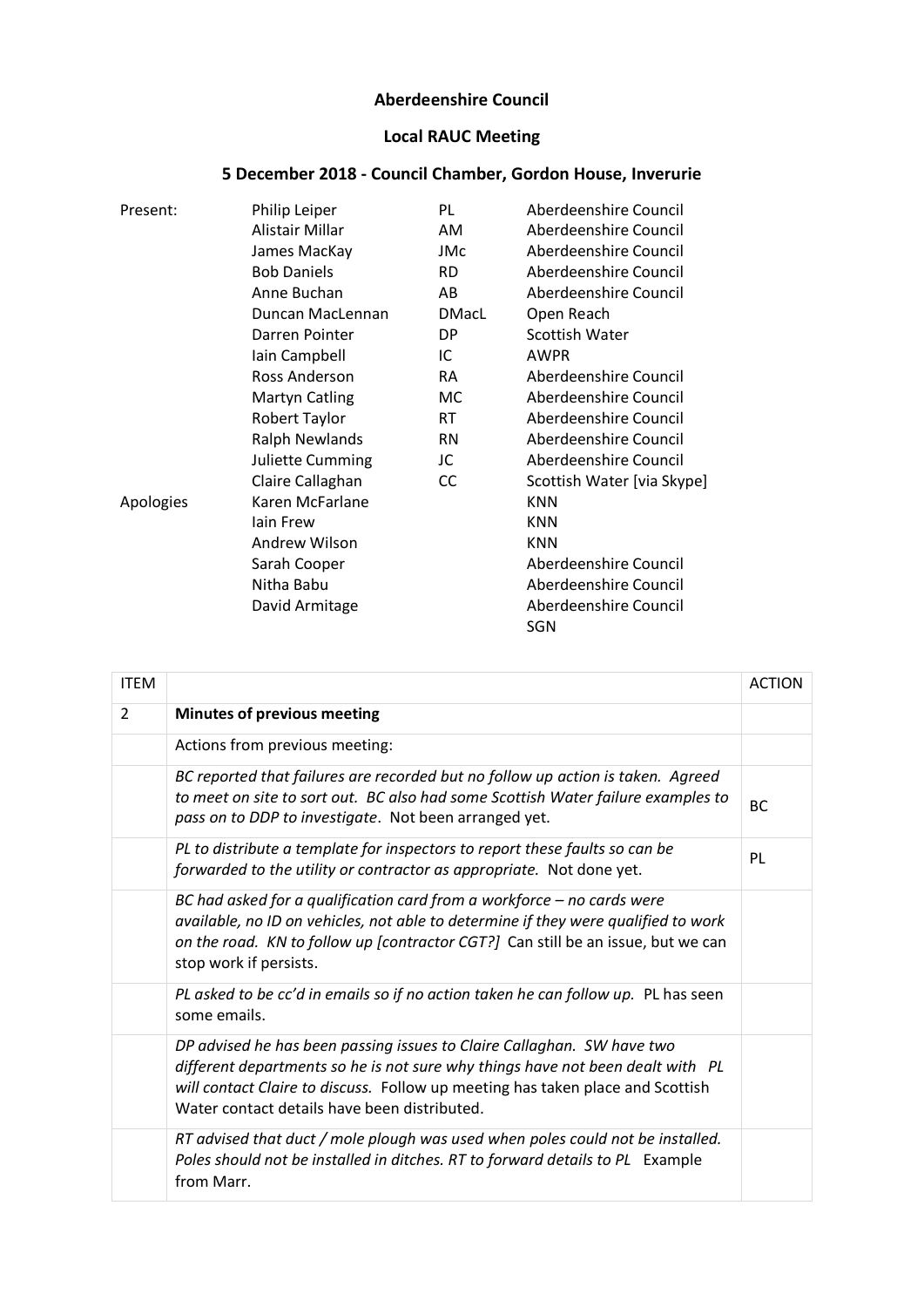|   | SGN: AH requested a list of local inspectors / contractors etc. Has been sent.                                                                                                                                                       |                       |
|---|--------------------------------------------------------------------------------------------------------------------------------------------------------------------------------------------------------------------------------------|-----------------------|
|   |                                                                                                                                                                                                                                      |                       |
| 4 | <b>Major Works by Roads Authority</b>                                                                                                                                                                                                |                       |
|   | No minutes have been provided from NoSRAUC meeting yet.                                                                                                                                                                              |                       |
|   |                                                                                                                                                                                                                                      |                       |
| 5 | <b>Major Works by Roads Authority</b>                                                                                                                                                                                                |                       |
|   | All Aberdeenshire Council Roads major works are on the Scottish Road Work<br>Register.                                                                                                                                               |                       |
|   |                                                                                                                                                                                                                                      |                       |
| 6 | <b>Major Works by Utilities</b>                                                                                                                                                                                                      |                       |
|   | Scottish Water and OpenReach have provided details of planned major works.<br>No conflicts have been identified at this time.                                                                                                        |                       |
|   | CC reminded us that Scottish Water can provide manhole covers / toby covers<br>free of charge in advance of any surfacing works. Requests should be sent to<br>the metalwork shared mailbox 2 weeks prior to when they are required. |                       |
|   | DP reported a failure at Blairythan.                                                                                                                                                                                                 |                       |
|   | DP advised that major work in Westhill is due to start and major work upcoming<br>in Stonehaven area by Scottish Water.                                                                                                              |                       |
|   | RA advised DP that Allardyce Street is being resurfaced this year. DP confirmed<br>that Scottish Water work is complete in that area [David Street].                                                                                 |                       |
|   | AB asked if we should provide utilities with our main RMP programme. DM<br>advised there were about 400 planners in OpenReach so no benefit to him. DP<br>said if we send our programme to him, he can check.                        | ALL AC<br><b>SREs</b> |
|   | AWPR plan to resurface the Ellon to Tipperty section. Work will be overnight<br>using convoy.                                                                                                                                        |                       |
|   | DM advised no issues with AWPR work.                                                                                                                                                                                                 |                       |
|   | DP is trying to get some work done adjacent to AWPR but unable to progress<br>due to ownership issues. Could be several years before it is resolved. IC will try<br>and find out current situation and report to DP                  |                       |
|   |                                                                                                                                                                                                                                      |                       |
| 7 | <b>Scottish Road Works Register</b>                                                                                                                                                                                                  |                       |
|   | Results for early starts, late starts and extensions are still poor. Inspections are<br>100% - only one missed due to EE not working in our area.                                                                                    |                       |
|   | There are some improvements on last quarter on noticing failures.                                                                                                                                                                    |                       |
|   | Offences are reducing but still looking for improvement.                                                                                                                                                                             |                       |
|   | Scottish Road Work - Symology training will take place when new system is<br>released. AB requested that training be tailored to our requirements. Recent<br>basic training was not of much benefit.                                 |                       |
|   | No other issues with SRWR.                                                                                                                                                                                                           |                       |
|   |                                                                                                                                                                                                                                      |                       |